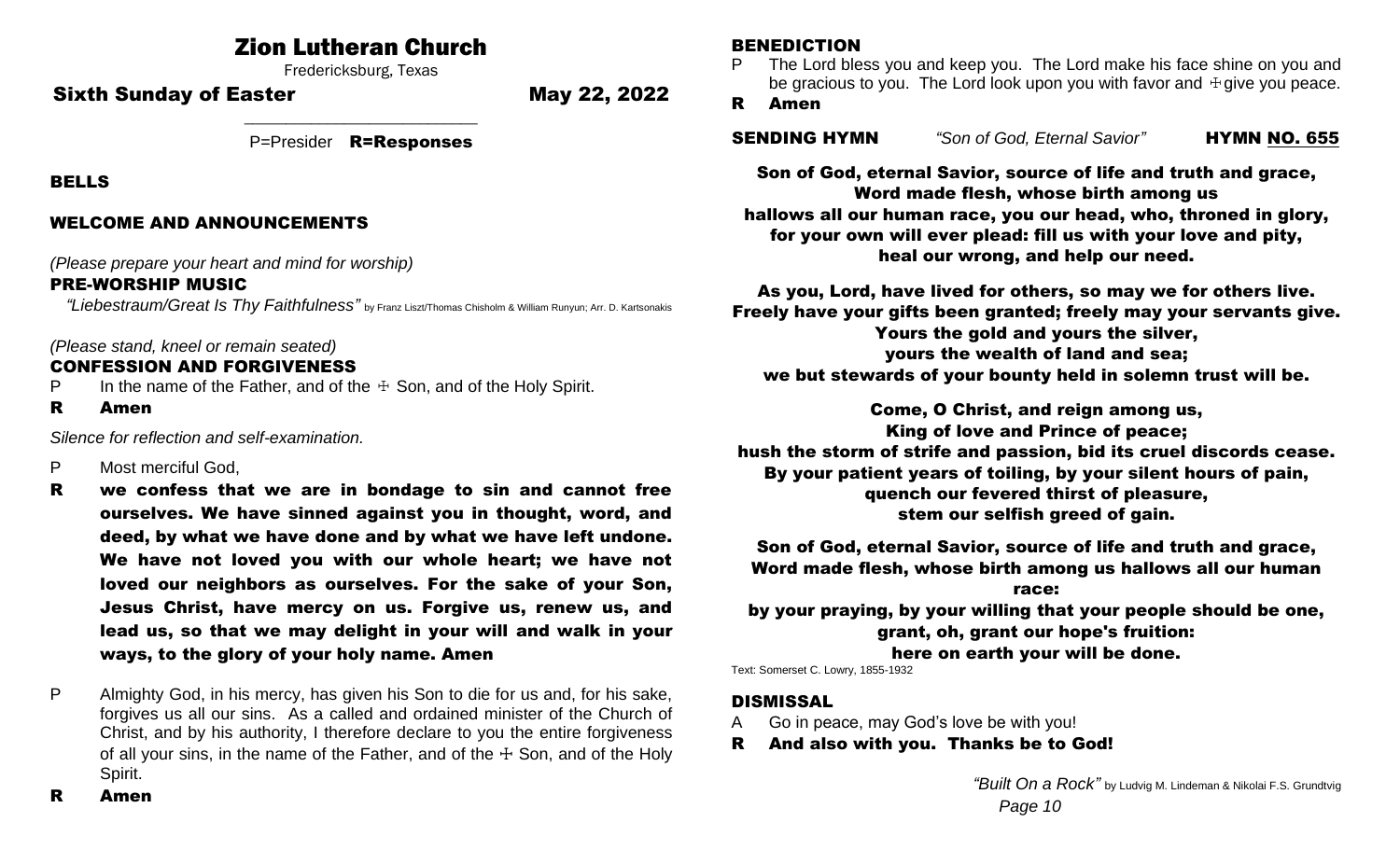

# HYMN*"The King of Love My Shepherd Is"* (vs.1,2,5,6) HYMN NO. 502

# The King of love my shepherd is, whose goodness faileth never; I nothing lack if I am his and he is mine forever.

Where streams of living water flow, my ransomed soul he leadeth and, where the verdant pastures grow, with food celestial feedeth.

Thou spreadst a table in my sight; thine unction grace bestoweth; and, oh, what transport of delight from thy pure chalice floweth!

# And so, through all the length of days, thy goodness faileth never.

#### Good Shepherd, may I sing thy praise within thy house forever. Text: Henry W. Baker, 1821-1877

*"My Faith Looks Up to Thee"* & *"I Know That My Redeemer Lives!"* by Lowell Mason & Ray Palmer

#### *(Please stand as you are able)*

# BLESSING AFTER COMMUNION

P The body and blood of our Lord Jesus Christ strengthen you and keep you in his grace.

#### R Amen

# PRAYER AFTER COMMUNION

A We give you thanks, generous God, for in this bread and cup we have tasted the new heaven and earth where hunger and thirst are no more. Send us from this table as witnesses to the resurrection, that through our lives, all may know life in Jesus' name.

# GATHERING

*(Please remain standing as you are able)*

GATHERING HYMN *"Lift High the Cross"* HYMN NO. 660

Refrain: Lift high the cross, the love of Christ proclaim till all the world adore his sacred name.

Come, Christians, follow where our captain trod, our king victorious, Christ, the Son of God. Refrain

All newborn servants of the Crucified bear on their brows the seal of him who died. Refrain

O Lord, once lifted on the glorious tree, as thou hast promised, draw us all to thee. Refrain

# So shall our song of triumph ever be: praise to the Crucified for victory! Refrain

Text: George W. Kitchin, 1827-1912; rev. Michael R. Newbolt, 1874-1956; Text © 1974 Hope Publishing Company

# GREETING

- The grace of our Lord Jesus Christ, the love of God, and the communion of the Holy Spirit be with you all.
- R And also with you.
- KYRIE *(Response Sung)* HYMNAL p. 147

- A In peace, let us pray to the Lord.
- R Lord, have mercy.
- A For the peace from above, and for our salvation, let us pray to the Lord.
- R Lord, have mercy.
- A For the peace of the whole world, for the well-being of the Church of God, and for the unity of all, let us pray to the Lord.
- R Lord, have mercy.
- A For this holy house, and for all who offer here their worship and praise, let us pray to the Lord.
- R Lord, have mercy.
- A Help, save, comfort, and defend us, gracious Lord.
- R Amen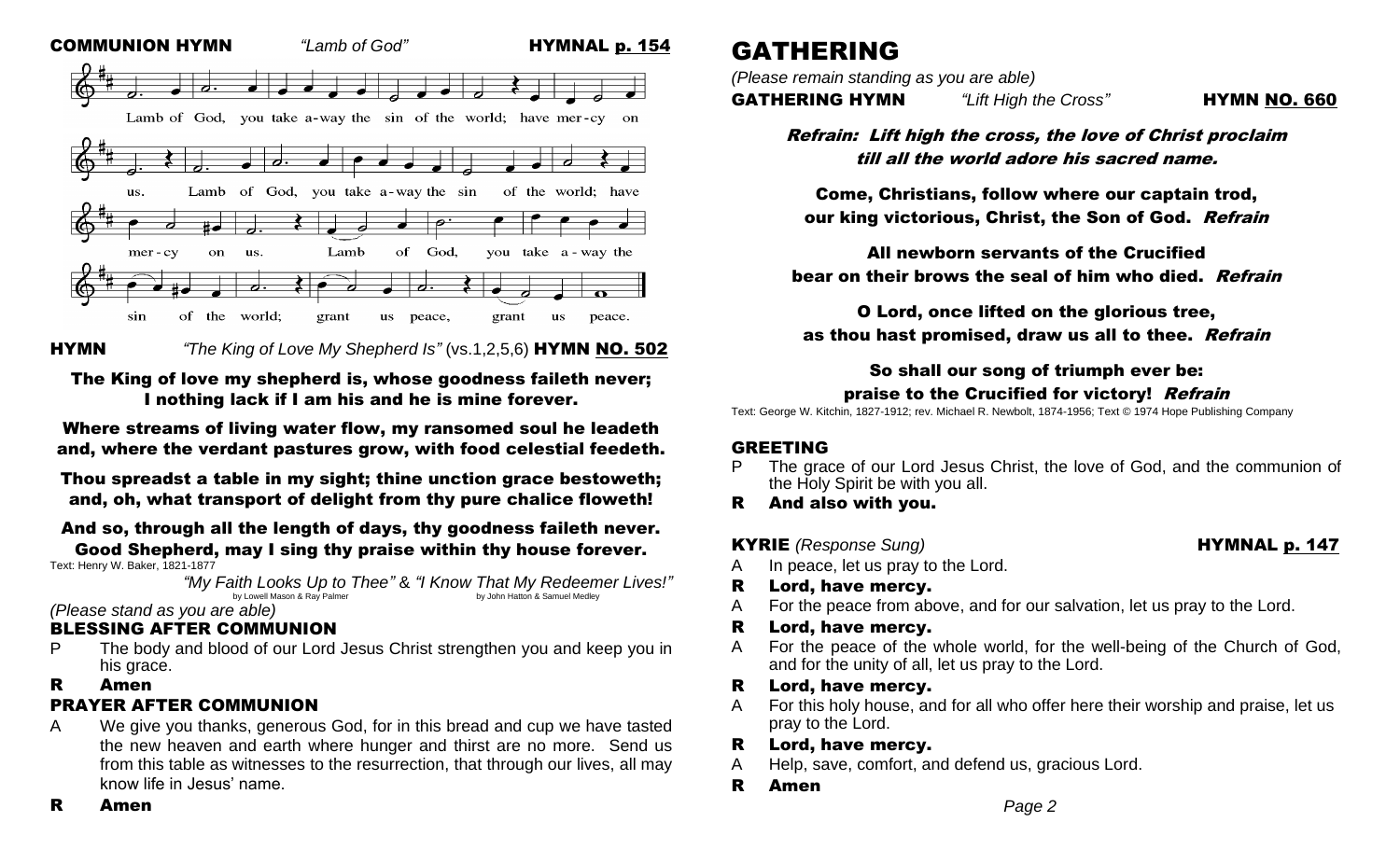HYMN OF PRAISE *(Response sung) "This Is the Feast…"* HYMNAL p. 149

- A This is the feast of victory for our God. Alleluia.
- R Worthy is Christ, the Lamb who was slain, whose blood set us free to be people of God. Power and riches and wisdom and strength, and honor and blessing and glory are his. This is the feast of victory for our God. Alleluia. Sing with all the people of God and join in the hymn of all creation: Blessing and honor and glory and might be to God and the Lamb forever. Amen. This is the feast of victory for our God, for the Lamb who was slain has begun his reign. Alleluia. Alleluia.

# PRAYER OF THE DAY

P The Lord be with you.

# R And also with you.

P Let us pray. Bountiful God, you gather your people into your realm, and you promise us food from your tree of life. Nourish us with your word, that empowered by your Spirit we may love one another and the world you have made, through Jesus Christ, our Savior and Lord, who lives and reigns with you and the Holy Spirit, one God, now and forever.

# R Amen

# *(Please be seated)*

# SPECIAL MUSIC *"I Will Sing the Wondrous Story"* Zion Gospel Singers

words by Francis H. Rowley, music by Peter P. Bilhorn, directed by Rhonda Behrends

# WORD

# FIRST READING Acts 16:9-15

*A vision compels Paul to move his ministry into Greece. There he meets Lydia, an important person in the business community, whose heart has been opened by God to receive the gospel. Her conversion and baptism provide the impetus for the founding of the church at Philippi.*

**<sup>9</sup>** During the night Paul had a vision: there stood a man of Macedonia pleading with him and saying, "Come over to Macedonia and help us." **<sup>10</sup>** When he had seen the vision, we immediately tried to cross over to Macedonia, being convinced that God had called us to proclaim the good news to them. **<sup>11</sup>** We therefore set sail from Troas and took a straight course to Samothrace, the following day to Neapolis, **<sup>12</sup>** and from there to Philippi, which is a leading city of the district of Macedonia and a Roman colony. We remained in this city for some days. **<sup>13</sup>** On the Sabbath day we went outside the gate by the river, where we supposed there was a place of prayer, and we sat down and spoke to the women who had gathered there.

# WORDS OF INSTITUTION

- P In the night in which he was betrayed, our Lord Jesus took bread, and gave thanks; broke it, and gave it to his disciples, saying: Take and eat; this is my body, given for you. Do this for the remembrance of me. Again, after supper, he took the cup, gave thanks, and gave it for all to drink, saying: This cup is the new covenant in my blood, shed for you and for all people for the forgiveness of sin. Do this for the remembrance of me.
- R Amen

# THE LORD'S PRAYER

R Our Father, who art in heaven, hallowed be thy name, thy kingdom come, thy will be done, on earth as it is in heaven. Give us this day our daily bread; and forgive us our trespasses, as we forgive those who trespass against us; and lead us not into temptation, but deliver us from evil. For thine is the kingdom, and the power, and the glory, forever and ever. Amen

# HOLY COMMUNION

*(Please be seated)*

# DISTRIBUTION OF COMMUNION

*All are welcome to share the body and blood of Jesus that are present in the bread and wine of communion. If you do not wish to participate, you may still come forward for a blessing. As you come forward, please have your hands open to receive a wafer (the body of Christ). If you desire a gluten free wafer and/or white grape juice, please hold up two fingers to the server.*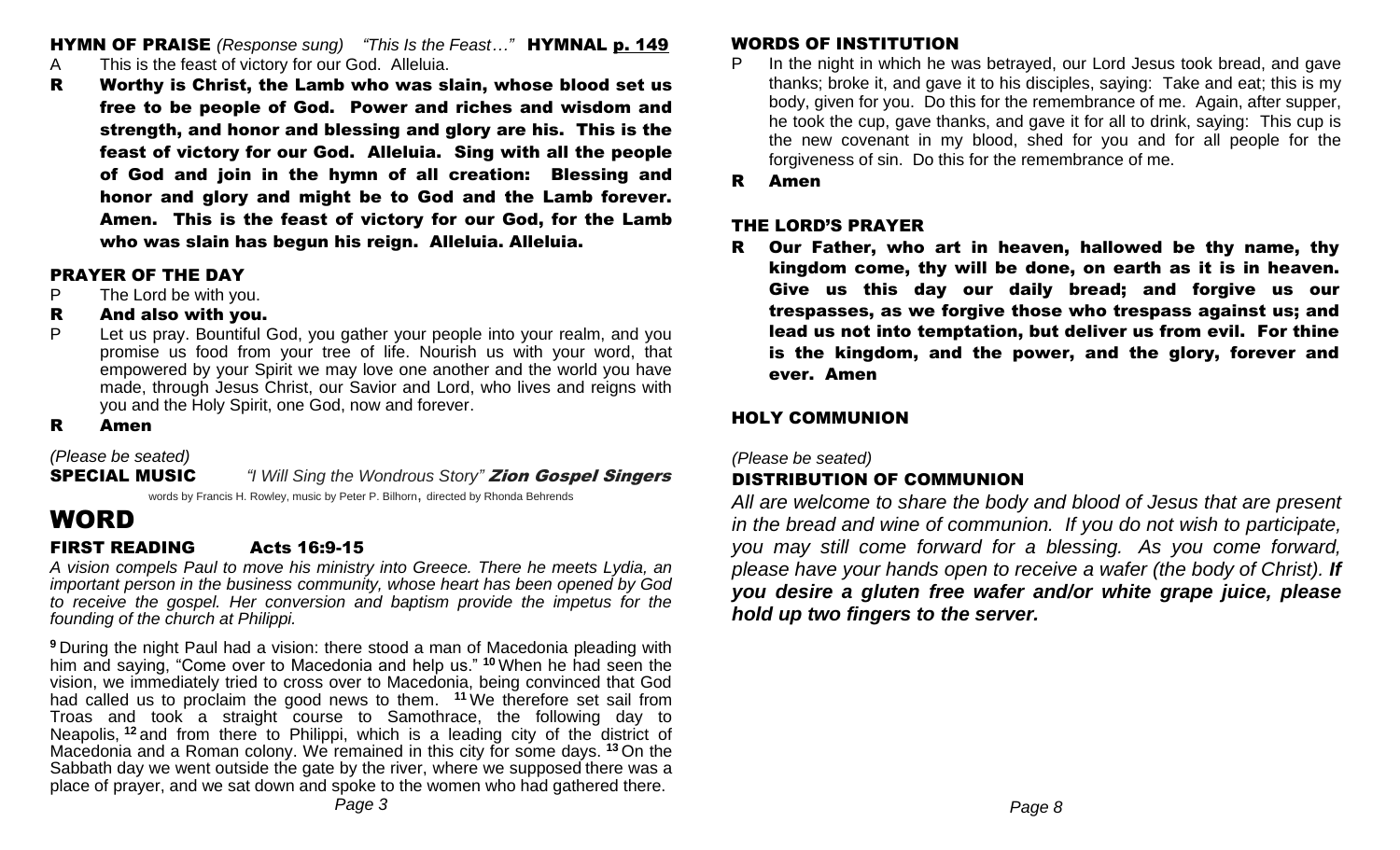

*(Please stand as you are able)* 

#### DIALOGUE *(Spoken)*

- P The Lord be with you.
- R And also with you.
- P Lift up your hearts.
- R We lift them to the Lord.
- P Let us give thanks to the Lord our God.
- R It is right to give God thanks and praise.
- P It is indeed right, our duty and our joy...

*(Sung)* HYMN NO. 191 (Holy, Holy…)

R Holy, holy, holy are you, God of power and might; Heaven and earth are filled with your glory. Hosanna in the highest! Blessed is the One who comes in your name. Hosanna in the highest, hosanna in the highest!

Text and Music: Marty Haugen, 1990, GIA Publications, Inc.

**<sup>14</sup>** A certain woman named Lydia, a worshiper of God, was listening to us; she was from the city of Thyatira and a dealer in purple cloth. The Lord opened her heart to listen eagerly to what was said by Paul. **<sup>15</sup>** When she and her household were baptized, she urged us, saying, "If you have judged me to be faithful to the Lord, come and stay at my home." And she prevailed upon us.

# The Word of the Lord.  $R$  Thanks be to God.

SECOND READING Revelation 21:10, 22-27; 22:1-5

*John's vision of a new Jerusalem coming out of heaven provides continuity with God's past actions. Yet in this new city, God's presence replaces the temple, and the glory of God and the Lamb supplants sun and moon.*

**21:10** And in the spirit he carried me away to a great, high mountain and showed me the holy city Jerusalem coming down out of heaven from God. **<sup>22</sup>** I saw no temple in the city, for its temple is the Lord God the Almighty and the Lamb. **<sup>23</sup>** And the city has no need of sun or moon to shine on it, for the glory of God is its light, and its lamp is the Lamb. **<sup>24</sup>** The nations will walk by its light, and the kings of the earth will bring their glory into it. **<sup>25</sup>** Its gates will never be shut by day—and there will be no night there. **<sup>26</sup>** People will bring into it the glory and the honor of the nations. **<sup>27</sup>** But nothing unclean will enter it, nor anyone who practices abomination or falsehood, but only those who are written in the Lamb's book of life. **22:1**Then the angel showed me the river of the water of life, bright as crystal, flowing from the throne of God and of the Lamb **<sup>2</sup>** through the middle of the street of the city. On either side of the river is the tree of life with its twelve kinds of fruit, producing its fruit each month, and the leaves of the tree are for the healing of the nations. **<sup>3</sup>** Nothing accursed will be found there any more. But the throne of God and of the Lamb will be in it, and his servants will worship him; **<sup>4</sup>** they will see his face, and his name will be on their foreheads. <sup>5</sup> And there will be no more night; they need no light of lamp or sun, for the Lord God will be their light, and they will reign forever and ever.

# The Word of the Lord. R Thanks be to God.

*(Please stand as you are able)*

# GOSPEL ACCLAMATION **HYMNAL p.151**

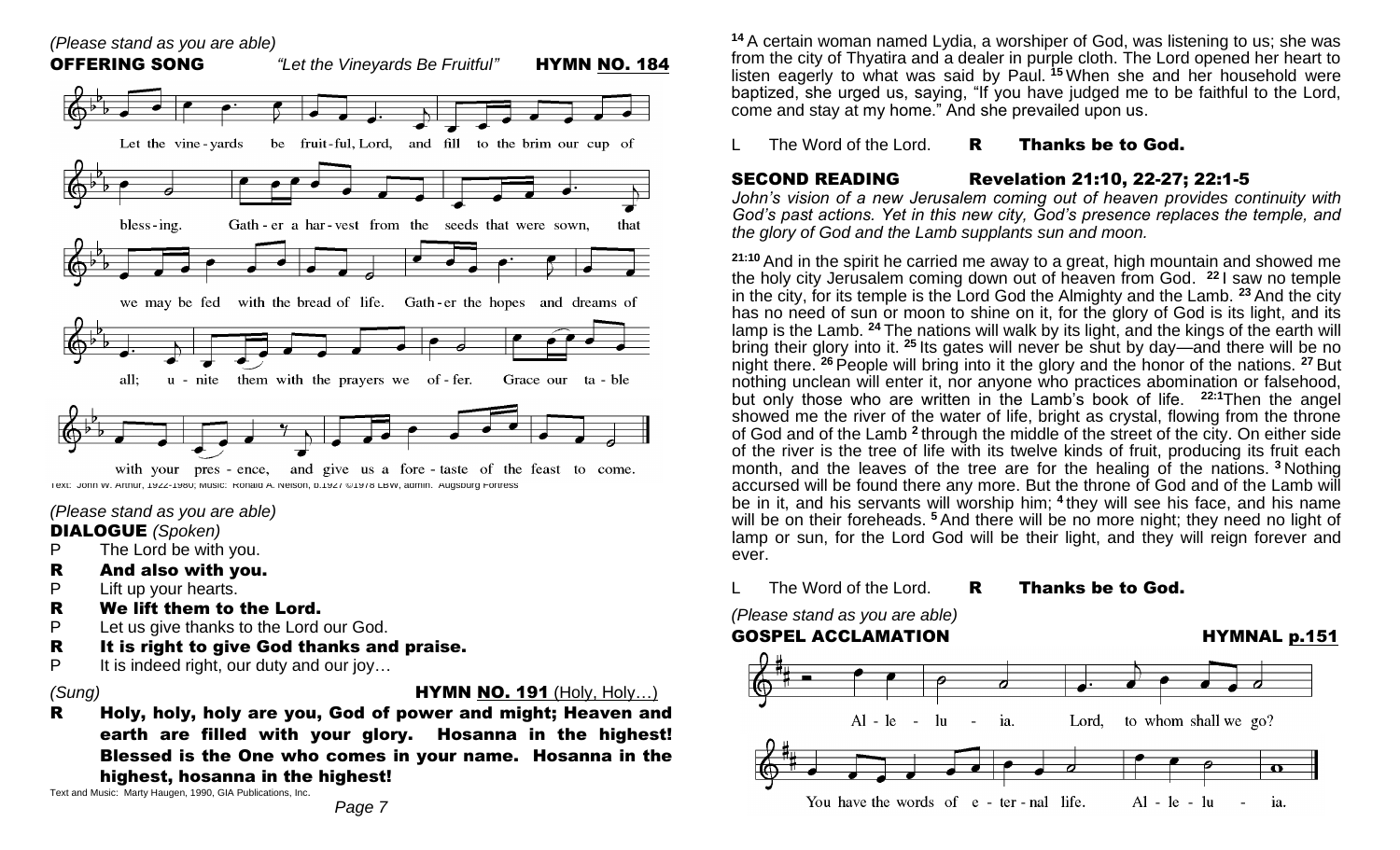- P The holy gospel according to St. John, the 15<sup>th</sup> Chapter.
- R Glory to you, O Lord.

# GOSPEL John 15:9-15

*On the night of his arrest, Jesus delivers a final testimony to his disciples to help them in the days ahead. Here, he repeats the most important of all his commands, that they love one another.*

**<sup>9</sup>** As the Father has loved me, so I have loved you; abide in my love. **<sup>10</sup>** If you keep my commandments, you will abide in my love, just as I have kept my Father's commandments and abide in his love. **<sup>11</sup>** I have said these things to you so that my joy may be in you and that your joy may be complete. **<sup>12</sup>** "This is my commandment, that you love one another as I have loved you. **<sup>13</sup>** No one has greater love than this, to lay down one's life for one's friends. **<sup>14</sup>** You are my friends if you do what I command you. **<sup>15</sup>** I do not call you servants any longer, because the servant does not know what the master is doing, but I have called you friends, because I have made known to you everything that I have heard from my Father.

- P The gospel of the Lord.
- R Praise to you, O Christ.

*(Please be seated)*

SERMON *"The Awesome Power of Love"* Rev. Ron Windecker

HYMN OF THE DAY *"Jesus Loves Me!"* HYMN NO. 595

Jesus loves me! this I know, for the Bible tells me so; little ones to him belong, they are weak, but he is strong.

# Refrain:

Yes, Jesus loves me, yes, Jesus loves me, yes, Jesus loves me, the Bible tells me so.

Jesus loves me! he who died heaven's gates to open wide; he will wash away my sin, let his little child come in. Refrain

Jesus loves me! he will stay close beside me all the way; when at last I come to die, he will take me home on high. Refrain Text: Anna B. Warner, 1820-1915, alt.

# THE APOSTLES' CREED

- A Let us confess our faith, the faith in which we baptize, in the words of the Apostles' Creed.
- R I believe in God, the Father almighty, creator of heaven and earth. I believe in Jesus Christ, God's only Son, our Lord, who was conceived by the Holy Spirit, born of the virgin Mary, suffered under Pontius Pilate, was crucified, died, and was buried; he descended to the dead. On the third day he rose again; he ascended into heaven, he is seated at the right hand of the Father, and he will come to judge the living and the dead. I believe in the Holy Spirit, the holy catholic church, the communion of saints, the forgiveness of sins, the resurrection of the body, and the life everlasting. Amen

# PRAYERS OF INTERCESSION

Lord, in your mercy, hear our prayer.

# PEACE

- P The peace of the Lord be with you always.
- R And also with you.

# RESPONSE

*(Please be seated)*  OFFERING

*"Love, Love, Love"* by Lois Brokering & Herbert Brokering